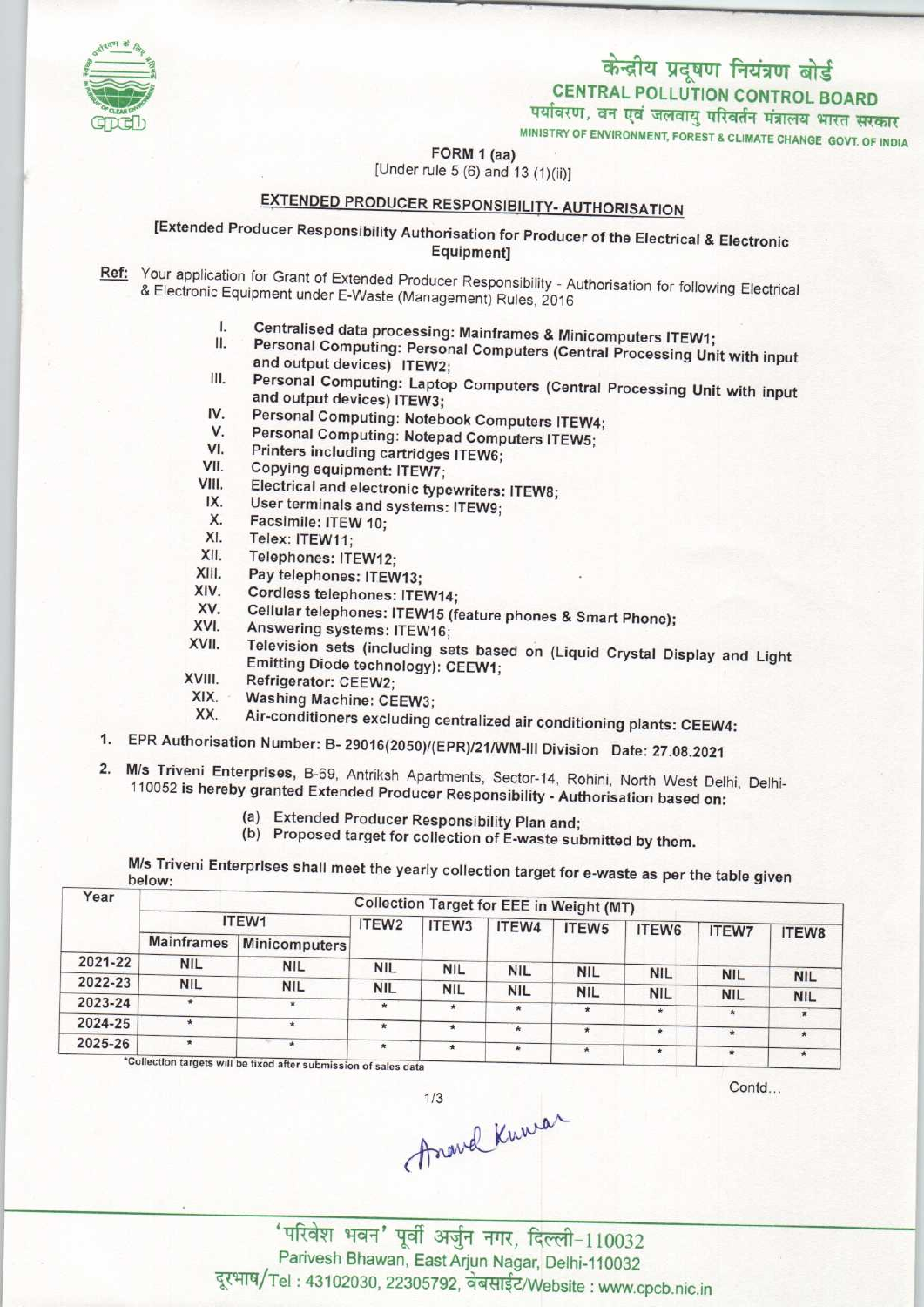

| Year    | <b>Collection Target for EEE in Weight (MT)</b> |            |            |            |            |            |                       |                     |  |  |
|---------|-------------------------------------------------|------------|------------|------------|------------|------------|-----------------------|---------------------|--|--|
|         | ITEW9                                           | ITEW10     | ITEW11     | ITEW12     | ITEW13     | ITEW14     | ITEW15                |                     |  |  |
|         |                                                 |            |            |            |            |            | <b>Feature Phones</b> | <b>Smart Phones</b> |  |  |
| 2021-22 | <b>NIL</b>                                      | <b>NIL</b> | <b>NIL</b> | <b>NIL</b> | <b>NIL</b> | <b>NIL</b> | <b>NIL</b>            | <b>NIL</b>          |  |  |
| 2022-23 | <b>NIL</b>                                      | <b>NIL</b> | <b>NIL</b> | <b>NIL</b> | <b>NIL</b> | <b>NIL</b> | <b>NIL</b>            | <b>NIL</b>          |  |  |
| 2023-24 | $\star$                                         | $\star$    | $\star$    | $\star$    | $\star$    | $\star$    |                       | $\star$             |  |  |
| 2024-25 | $\star$                                         |            | $\star$    | $\star$    | $\ast$     |            |                       |                     |  |  |
| 2025-26 | $\star$                                         | $\star$    | $\star$    | $\star$    | $\star$    | $\star$    | $\star$               | $\star$             |  |  |

| Year    | <b>Collection Target for EEE in Weight (MT)</b> |            |                   |                   |            |  |  |  |  |
|---------|-------------------------------------------------|------------|-------------------|-------------------|------------|--|--|--|--|
|         | ITEW16                                          | CEEW1      | CEEW <sub>2</sub> | CEEW <sub>3</sub> | CEEW4      |  |  |  |  |
| 2021-22 | <b>NIL</b>                                      | <b>NIL</b> | <b>NIL</b>        | <b>NIL</b>        | <b>NIL</b> |  |  |  |  |
| 2022-23 | <b>NIL</b>                                      | <b>NIL</b> | <b>NIL</b>        | <b>NIL</b>        | <b>NIL</b> |  |  |  |  |
| 2023-24 | $\star$                                         | $\star$    |                   | $\star$           | $\bullet$  |  |  |  |  |
| 2024-25 | $\star$                                         | $\star$    |                   | $\star$           |            |  |  |  |  |
| 2025-26 |                                                 |            |                   | $\star$           | $\star$    |  |  |  |  |

\*Collection targets will be fixed after submission of sales data

- 3. The Authorisation shall be valid for a period of five (5) years from date of issue with following conditions:
	- i. You shall strictly follow the approved Extended Producer Responsibility plan, a copy of which is enclosed herewith as Enclosure-I;
	- ii. You shall ensure that collection mechanism or collection Centres are set up or designated as per the details given in the Extended Producer Responsibility plan and that shall be completed before the proposed dates if any in the EPR Plan (list of collection Centres and the toll free numbers for reverse logistics enclosed);
	- iii. You shall ensure that all the collected e-waste is channelized to your dismantler/recycler M/s. Horizon Recycling Pvt. Ltd. Khasra No 35, Vill Kumarhera, Green Land Industrial Complex, 7km, Dehradun Road, Saharanpur-247001 U. P. and record shall be maintained at dismantler/recycler and at your end.
	- iv. You shall maintain records, in Form-2 of these Rules, of e-waste and make such records available for scrutiny by Central Pollution Control Board;
	- v. You shall file annual returns in Form-3 to the Central Pollution Control Board on or before 30th day of June following the financial year to which that returns relates.

## vi. General Terms & Conditions of the Authorisation:

- a.The authorisation shall comply with provisions of the Environment (Protection) Act, <sup>1986</sup> and the E-waste (Management) Rules,2016 made there under;
- b.The authorisation or its renewal shall be produced for inspection at the request of an officer authorised by the Central Pollution Control Board;
- c. Any change in the approved Extended Producer Responsibility plan should be informed to Central Pollution Control Board within 15 days on which decision shall be communicated by Central Pollution Control Board within sixty days;

 $2/3$ 

**Contd** 

Anarrel Kruna